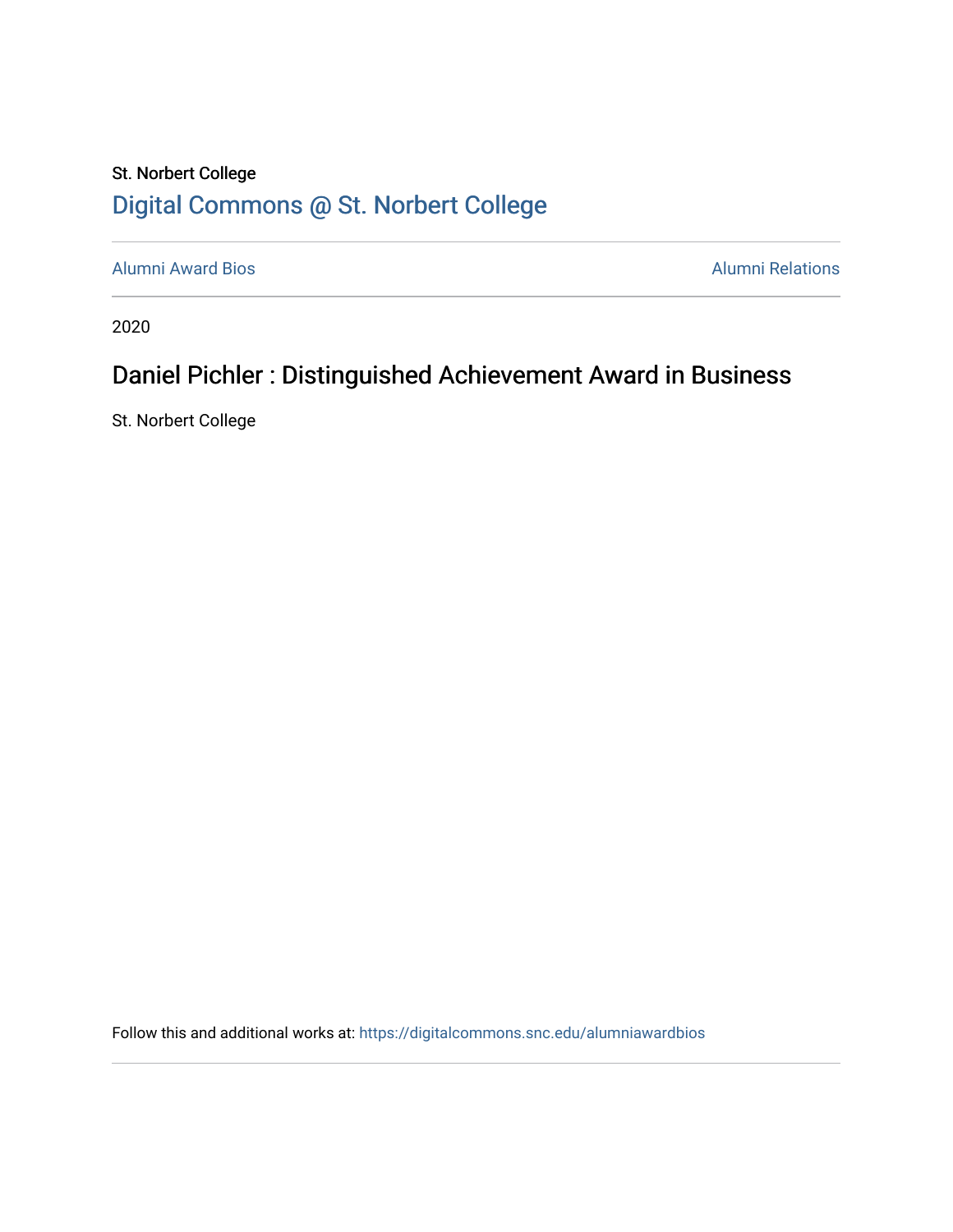

 $\geq$  [Alumni](https://www.snc.edu/alumni/)  $\geq$  [Alumni Awards](https://www.snc.edu/alumni/awards/)  $\geq$  2020 Distinguished Achievement Award in Business A

## [Alumni](https://www.snc.edu/alumni/index.html)

[Events & Reunions](https://www.snc.edu/alumni/event/index.html) [Behind the Arch](https://www.snc.edu/alumni/event/behindthearch/) [Benefits and Services](https://www.snc.edu/alumni/benefits.html) [Get Involved](https://www.snc.edu/alumni/getinvolved.html) [Give to SNC](http://giving.snc.edu/) [Alumni Awards](https://www.snc.edu/alumni/awards/index.html) [Past Recipients](https://www.snc.edu/alumni/awards/recipients.html) [Knight Lights](https://www.snc.edu/alumni/knightlights/index.html) [Alumni-Owned](https://www.snc.edu/alumni/directory/index.html) [Businesses Network](https://www.snc.edu/alumni/directory/index.html) [Alumni Board](https://www.snc.edu/alumni/alumniboard.html) [Student Alumni](https://www.snc.edu/alumni/saa.html) [Ambassadors](https://www.snc.edu/alumni/saa.html) [Staff](https://www.snc.edu/alumni/contactus.html)

# 2020 Distinguished Achievement Award in Business

### Daniel Pichler '83

Shortly before Dan Pichler retired as a partner and CPA from the accounting and consulting firm Wipfli in May of this year, he was interviewed by the diocesan newspaper The Compass. Commenting on his nearly 40 years at Wipfli, his 36 years of marriage and his quarter-century in the same house, Dan explained to the newspaper wryly: "As I tell people, I have a commitment issue."

Commitment has undeniably been a hallmark of Dan's life, not just in those respects, but in the way he has served his clients, his Wipfli colleagues, his community and his church.

At Wipfli, Dan applied values drawn from his Catholic faith. Morality, sincerity and ethical practices grounded the company's — and Dan's — approach to clients, and his principled leadership set the tone for the 140 associates he led at the company's Green Bay and Fox Cities offices.

Outside of work, Dan's commitment to his community and local organizations was similarly exemplary and inspiring. He served as a board member of the Boys & Girls Club of Greater Green Bay for nearly 20 years, and is the only person twice honored by the organization as Board Member of the Year.

Dan has been an active member of the Optimist Club, a past board member of the Green Bay Area Chamber of Commerce and a member of the Legatus organization of Catholic business leaders. He is a regular presence at charitable outings and fundraisers throughout the community.

Commitment is something Dan has also exhibited plentifully and joyfully in his faith, together with his wife, Peg. While Peg immersed herself in service to the Catholic schools their three children attended in Green Bay, Dan coached basketball there for many years, and they both focused their energies on fundraising for the schools and the parish, as well. Dan also has been active in his parish and is a member of the Equestrian Order of the Holy Sepulchre of Jerusalem, which supports Christians in the Holy Land through contributions and prayer.

Reflecting on his life and career at the conclusion of his Compass interview, Dan offered this: "What's worked for me all these years is to be the person who I am. My faith has always been a